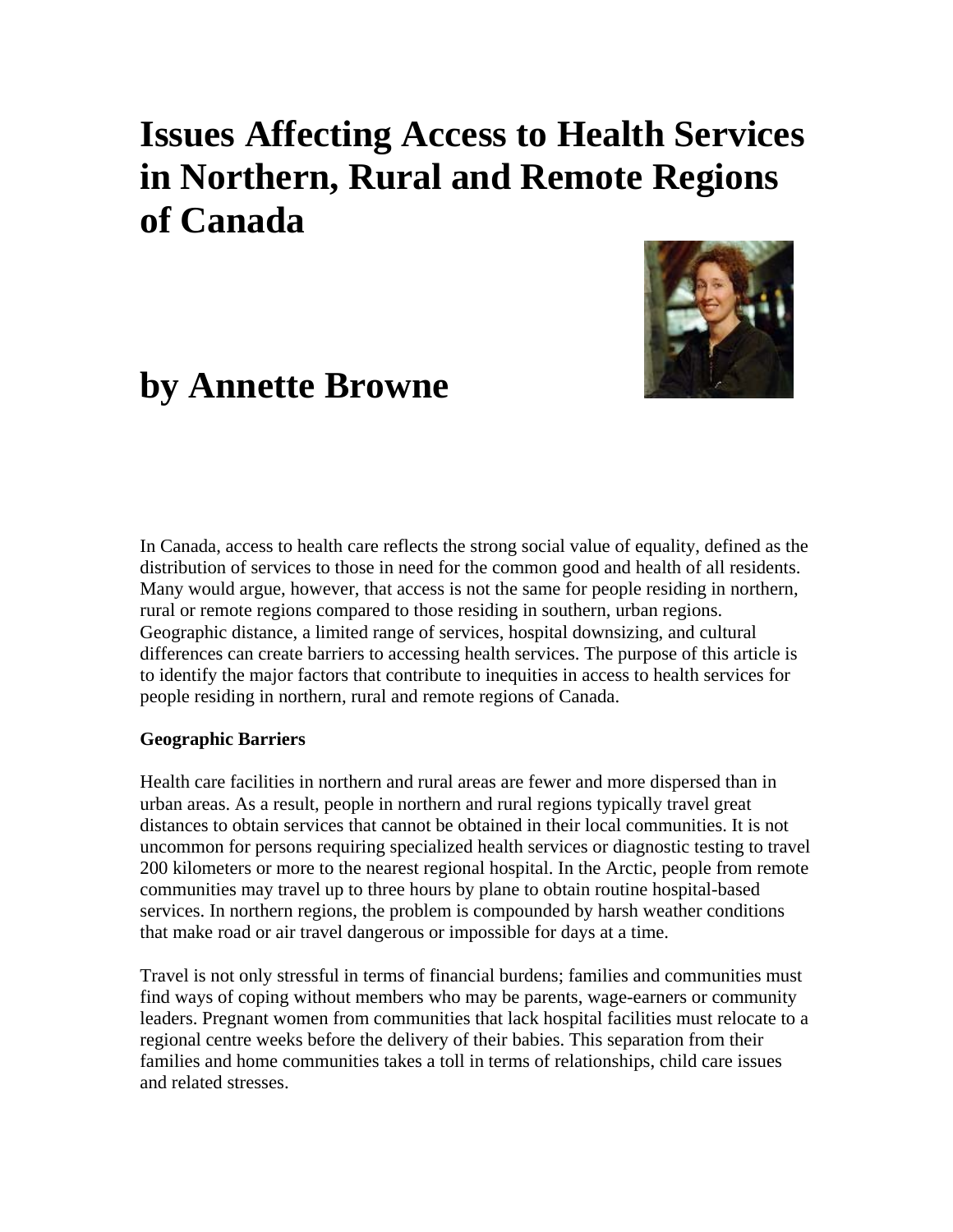## **Limited Availability of Health Care Personnel and Services**

People residing in northern, rural and remote regions of Canada are faced not only with fewer services, but with a limited number of practitioners who can provide services. Rural communities generally face a higher turnover of health care staff including nurses, physicians, dentists and others. Part of the difficulty in attracting and retaining health care providers to northern and rural regions stems from the challenging working conditions. These challenges include long working hours, a lack of colleagues to share the workload, the lack of extra education, difficulties obtaining routine continuing education, and a perceived lack of opportunities for spouses and children.

Long-term care services are also limited in many northern, rural and remote communities, creating potentially stressful situations as family members care for elderly persons without adequate support. Alternatively, families are faced with isolating elderly relatives in institutions located in larger communities away from home. As the Canadian population continues to age and the proportion of elderly persons rises, it will be increasingly important to find ways of supporting the elderly in their home communities.

### **Impact of Health Care Reform**

Health care reform in Canada can be broadly defined as the structural changes needed to increase the effectiveness and efficiency of the health care system. Reform involves three broad initiatives: developing more cost appropriate ways of delivering health care, a shift to community-based versus hospital-based care, and an increased focus on the social determinants of health including the health effects of poverty and powerlessness.

One example of the impact of health reform is the devolution of power over health planning and service delivery to local and regional health boards. Devolution has resulted in the downsizing of hospital-based services and simultaneous down-loading of responsibilities to local/regional health boards. This continues to occur without sufficient community-based programs, financial resources or personnel in place. In northern and rural regions, family members, community nurses, family physicians and social service workers are left to cope with the increasingly acute health problems that people experience when they are either not cared for in hospitals or are discharged early. Unreasonable demands are then placed on the already overburdened (and limited) community-based health services.

#### **Cultural Factors Influencing Access**

Canadians whose cultural heritage is not that of the dominant society frequently experience language barriers, lack of familiarity with the health system, discrimination, and power imbalances between health care professionals and their clients. In particular, aboriginal Canadians as a group experience significantly higher rates of disease and death, and shorter life expectancies than non-aboriginal Canadians. Equally important are the high rates of poverty and unemployment facing aboriginal communities in northern and remote regions of Canada. Increasing access for aboriginal Canadians will involve